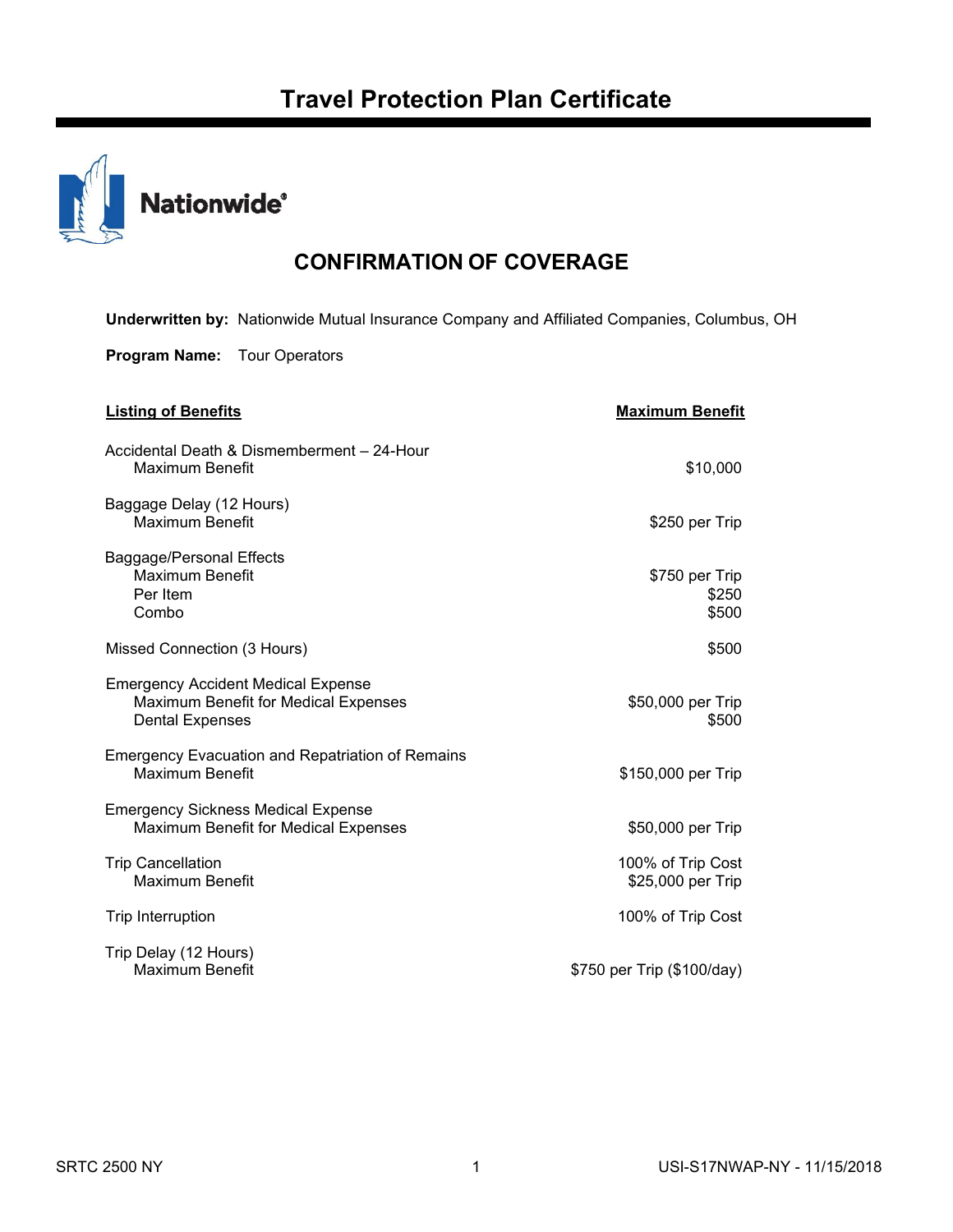

Nationwide Mutual Insurance Company One Nationwide Plaza Columbus, Ohio 43215

This Certificate of Coverage describes all of the travel insurance benefits, underwritten by Nationwide Mutual Insurance Company and herein referred to as the Company. The insurance benefits vary from program to program. Please refer to the accompanying Confirmation of Coverage. It provides You with specific information about the program You purchased.

Please contact the Plan Administrator immediately if You believe that the Confirmation of Coverage is incorrect.

This Certificate of Coverage is issued in consideration of the enrollment form and payment of any premium due. All statements in the enrollment forms are representations and not warranties. Only statements contained in a written enrollment form will be used to void insurance, reduce benefits or defend a claim.

NO DIVIDENDS WILL BE PAYABLE UNDER THE GROUP POLICY.

The President and Secretary of Nationwide Mutual Insurance Company witness the Group Policy.

Relt w. Herman

*Secretary President*

Mark Beren

## **TRAVEL PROTECTION CERTIFICATE**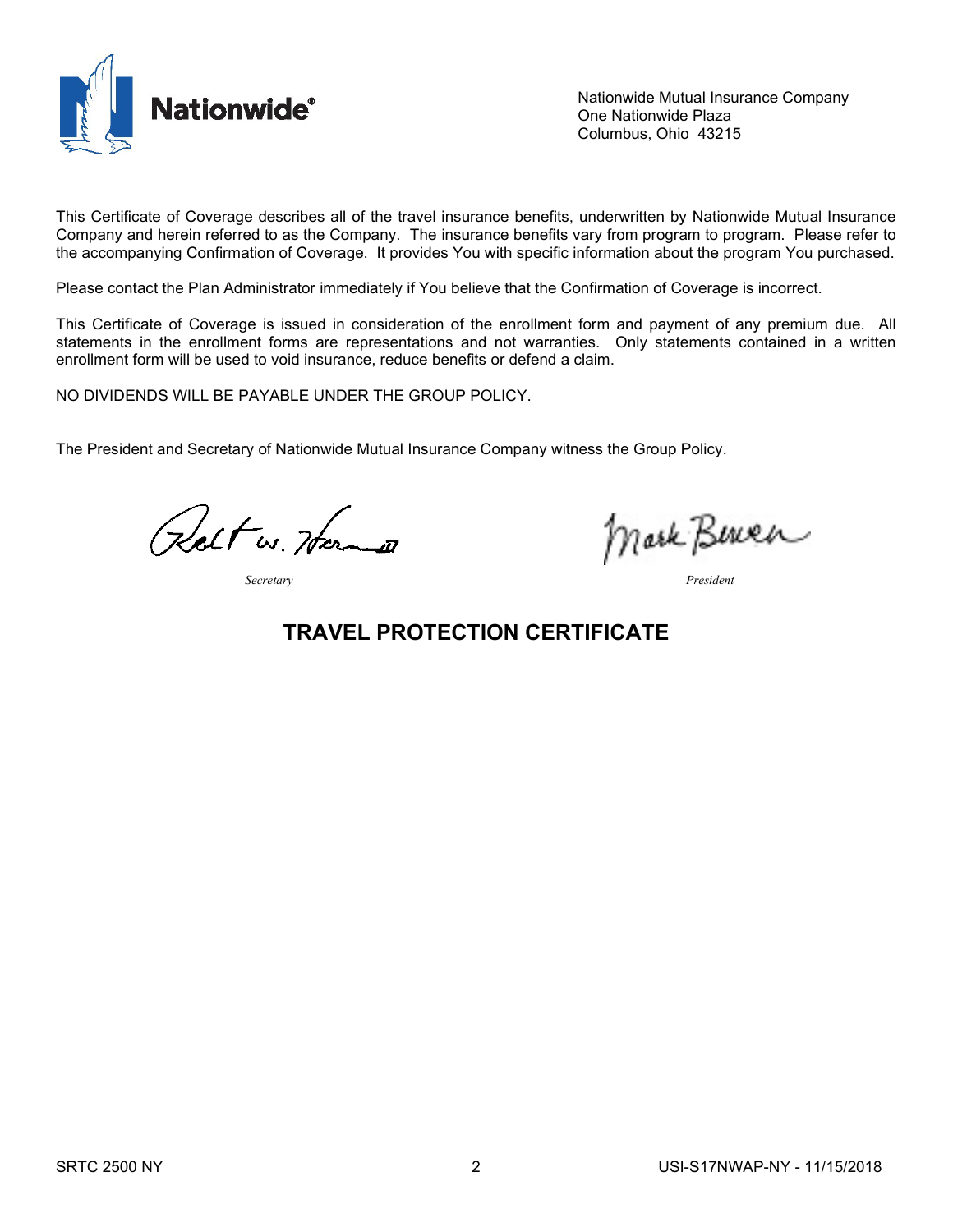## **GENERAL DEFINITIONS**

## **GENERAL PROVISIONS**

## **COVERAGES:**

Trip Cancellation Trip Interruption Trip Delay Missed Connection Accidental Death & Dismemberment Emergency Sickness Medical Expense Emergency Accident Medical Expense Emergency Evacuation Repatriation of Remains Baggage/Personal Effects Baggage Delay

## **LIMITATIONS AND EXCLUSIONS**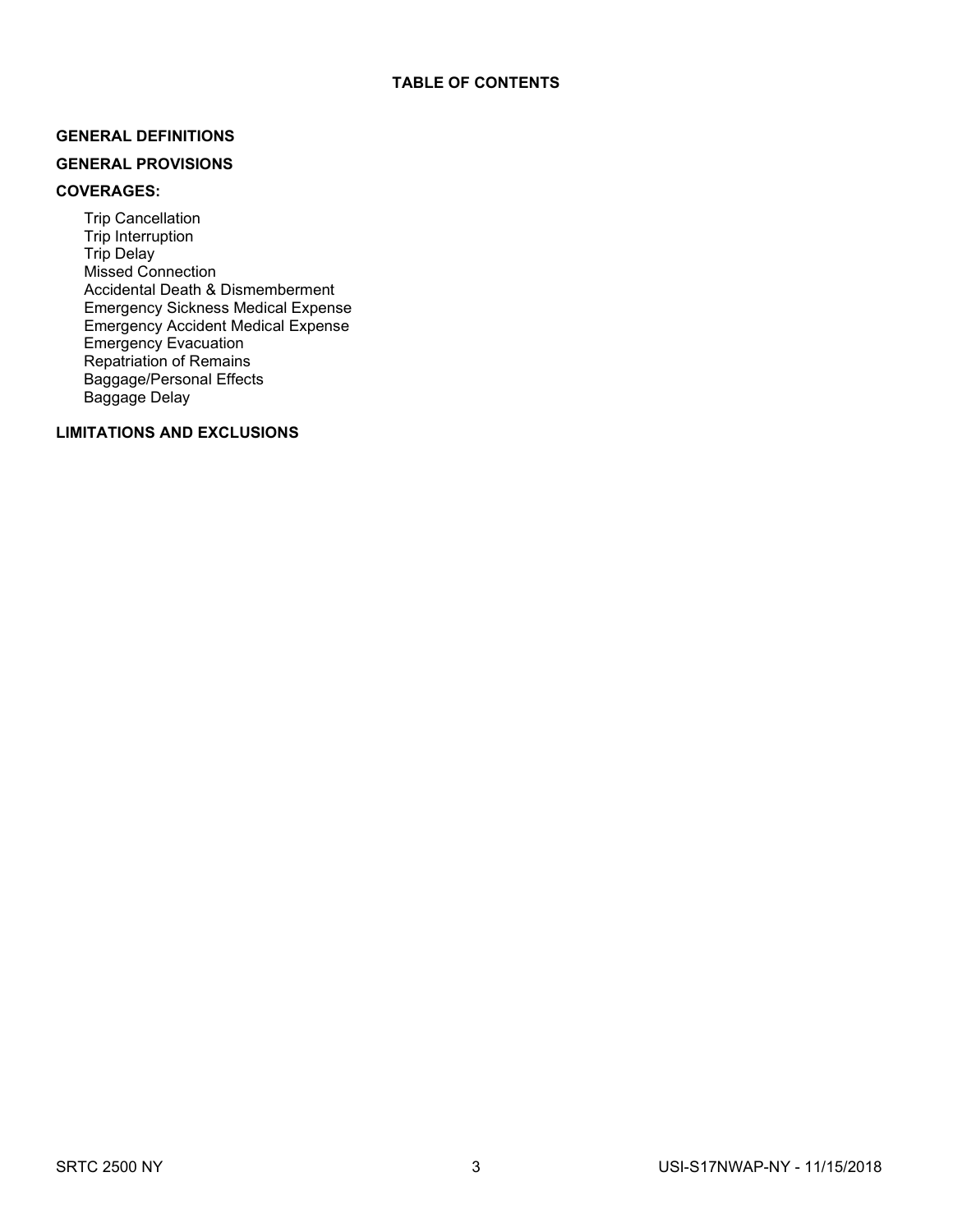## **NATIONWIDE MUTUAL INSURANCE COMPANY PASSENGER PROTECTION INSURANCE POLICY**

#### **GENERAL DEFINITIONS**

**Accident** means a sudden, unexpected, unusual, specific event that occurs at an identifiable time and place, but shall also include exposure resulting from a mishap to a conveyance in which You are traveling.

**Accidental Injury** means Bodily Injury caused by an accident being the direct and independent cause in the loss.

**Actual Cash Value** means purchase price less depreciation.

**Additional Expense** means any reasonable expenses for meals and lodging which were necessarily incurred as the result of a Hazard and which were not provided by the Common Carrier or other party free of charge.

**Bankruptcy** means the filing of a petition for voluntary or involuntary bankruptcy in a court of competent jurisdiction under Chapter 7 or Chapter 11 of the United States Bankruptcy Code 11 L.S.C. Subsection 101 et seq.

**Bodily Injury** means bodily Injury caused by an Accident, directly and independently of all other causes and sustained on or after the Effective Date of this coverage and before the Termination Date. Benefits for Injury will not be paid for any loss caused by sickness or other bodily diseases or infirmity.

**Business Partner** means an individual who: (a) is involved in a legal partnership; and (b) is actively involved in the dayto-day management of the business.

**Carry On Baggage** means a piece of baggage that has not been checked and is owned by and accompanies You while traveling on a Common Carrier.

**Checked Baggage** means a piece of baggage for which a claim check has been issued to You by a Common Carrier.

**Common Carrier** means any land, sea, and/or air conveyance operating under a valid license for the transportation of passengers for hire.

**Company** means Nationwide Mutual Insurance Company.

**Covered Expenses** shall mean expenses incurred by You which are for medically necessary services, supplies, care, or treatment; due to Illness or Injury; prescribed, performed or ordered by a Physician; reasonable and customary charges; incurred while insured under the Group Policy; and which do not exceed the maximum limits shown in the Confirmation of Coverage, under each stated benefit.

**Covered Trip** means any class of scheduled trips, tours or cruises You request coverage and remit the required premium.

**Cruise** means any prepaid sea arrangements made You.

**Default** means a material failure or inability to provide contracted services due to Financial Insolvency.

**Dependent Child(ren)** means the Insured's child (or children), including an unmarried child, stepchild, legally adopted child or foster child who is: (1) less than age nineteen (19) and primarily dependent on the Insured for support and maintenance; or (2) who is at least age nineteen (19) but less than age twenty-three (23) and who regularly attends an accredited school or college; and who is primarily dependent on the Insured for support and maintenance.

**Economy Fare** means the lowest published rate for a round trip economy ticket.

**Effective Date** means 12:01 A.M. local time, at the location of the Insured, on the day after the required premium for such coverage is received by the Company or its authorized representative.

**Family Member** means the Insured's or Traveling Companion's legal or common law spouse, ex-spouse, parent, legal guardian, step-parent, grandparent, parents-in-law, grandchild, natural or adopted child, step-child, children-in-law, brother, sister, step-brother, step-sister, brother-in-law, sister-in-law, aunt, uncle, niece or nephew.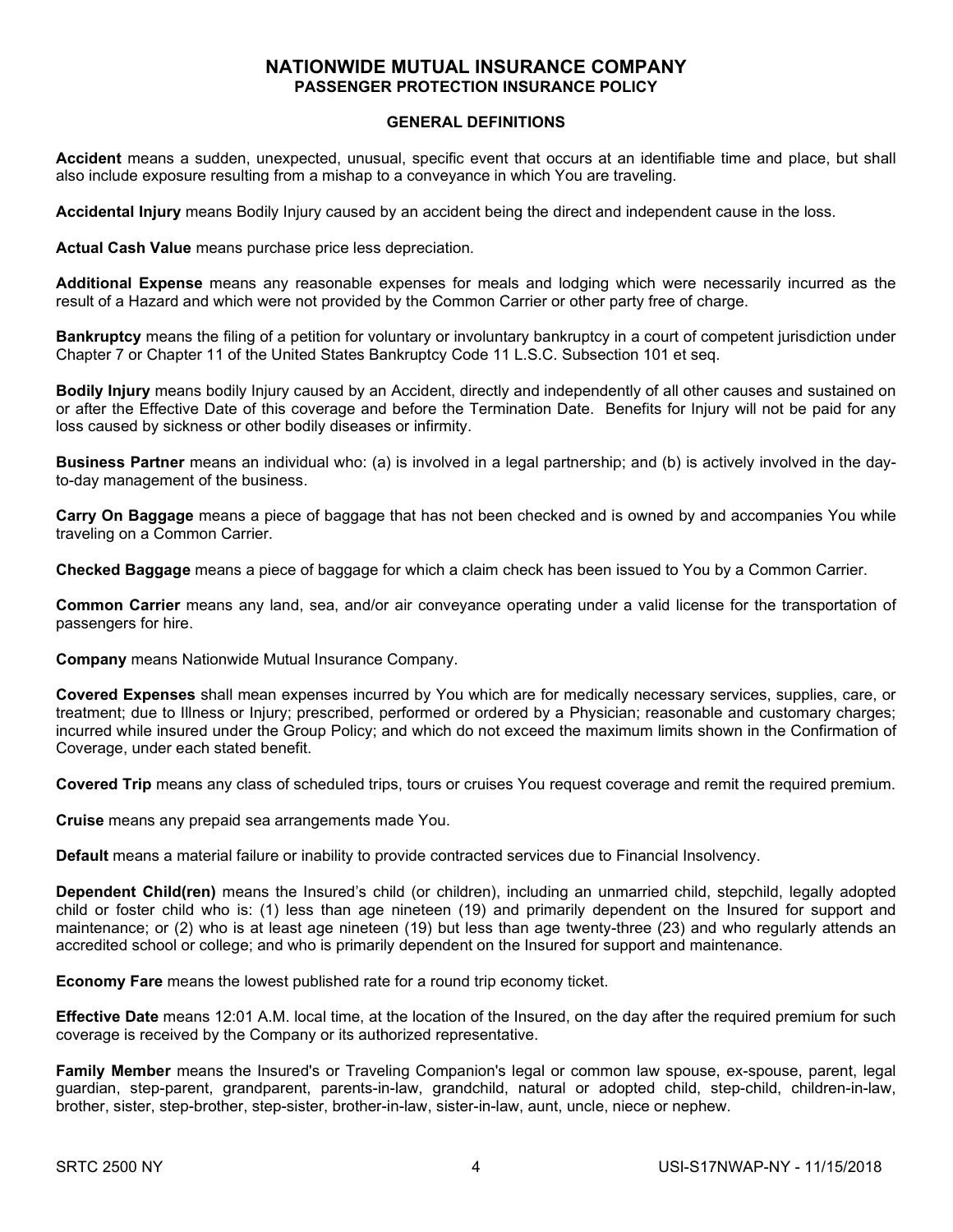**Financial Insolvency** means the total cessation of operations due to insolvency, with or without the filing of a Bankruptcy petition by a tour operator, cruise line, or airline provided the Financial Insolvency occurs more than ten (10) days following the Effective Date. There is no coverage for the Financial Insolvency of any person, organization, agency or firm from whom the Insured purchased Travel Arrangements supplied by others.

#### **Hazard** means:

a) Any delay of a Common Carrier (including Inclement Weather).

b) Any delay by a traffic accident en route to a departure, in which You or a Traveling Companion is not directly involved.

c) Any delay due to lost or stolen passports, travel documents or money, quarantine, hijacking, unannounced Strike, natural disaster, civil commotion or riot.

d) A closed roadway causing cessation of travel to the destination of the Covered Trip (substantiated by the department of transportation, state police, etc.)

**Hospital** means a short-term, acute, general hospital, that:

- (a) is primarily engaged in providing, by or under the continuous supervision of physicians, to inpatients, diagnostic services and therapeutic services for diagnosis, treatment and care of injured or sick persons;
- (b) has organized departments of medicine and major surgery;
- (c) has a requirement that every patient must be under the care of a physician or dentist;
- (d) provides twenty-four (24)-hour nursing service by or under the supervision of a registered professional nurse (R.N.);
- (e) if located in New York State, has in effect a hospitalization review plan applicable to all patients which meets at least the standards set forth in section 1861(k) of United States Public Law 89-97, (42 USCA 1395xk);
- (f) is duly licensed by the agency responsible for licensing such hospitals; and
- (g) is not, other than incidentally, a place of rest, a place primarily for the treatment of tuberculosis, a place for the aged, a place for drug addicts, alcoholics, or a place for convalescent, custodial, educational, or rehabilitative care.

**Host at Destination** means a person with whom You are sharing pre-arranged overnight accommodations at the host's usual principal place of residence.

**Inclement Weather** means any severe weather condition that delays the scheduled arrival or departure of a Common Carrier.

**Insured** means the person who has enrolled for and paid for coverage under the Group Policy.

**Land/Sea Arrangements** means land and or sea arrangements made by the Participating Organization.

**Loss** means injury or damage sustained by You in consequence of happening of one or more of the occurrences against which the Company has undertaken to indemnify You.

**Maximum Benefit** means the largest total amount of Covered Expenses that the Company will pay for Your covered losses.

**Participating Organization** means a travel agency, tour operator, cruise line, airline or other organization that applies for coverage under the Group Policy and remits the required premium to the Company.

**Physician** means a licensed practitioner of medical, surgical or dental services acting within the scope of his/her license. The treating Physician may not be You, a Traveling Companion or a Family Member.

**Pre-Existing Condition** means an illness, disease, or other condition during the sixty (60) day period immediately prior to the Effective Date for which the Insured, Traveling Companion or Family Member booked to travel with the Insured: 1) exhibited symptoms which would have caused one to seek care or treatment; or 2) received or received a recommendation for a test, examination, or medical treatment or 3) took or received a prescription for drugs or medicine. Item (3) of this definition does not apply to a condition which is treated or controlled solely through the taking of prescription drugs or medicine and remains treated or controlled without any adjustment or change in the required prescription throughout the sixty (60) day period before the Effective Date.

The Pre-Existing Conditions exclusion is waived for You if the Insured (a) enrolls in this Policy within at the time he/she pays the deposit required for his/her Trip (or within fourteen (14) days of the initial deposit); (b) purchases this Policy for the full cost of his or her Trip; and (c) is medically able to travel at the time the premium is paid.

**Scheduled Departure Date** means the date on which You are originally scheduled to leave on the Trip.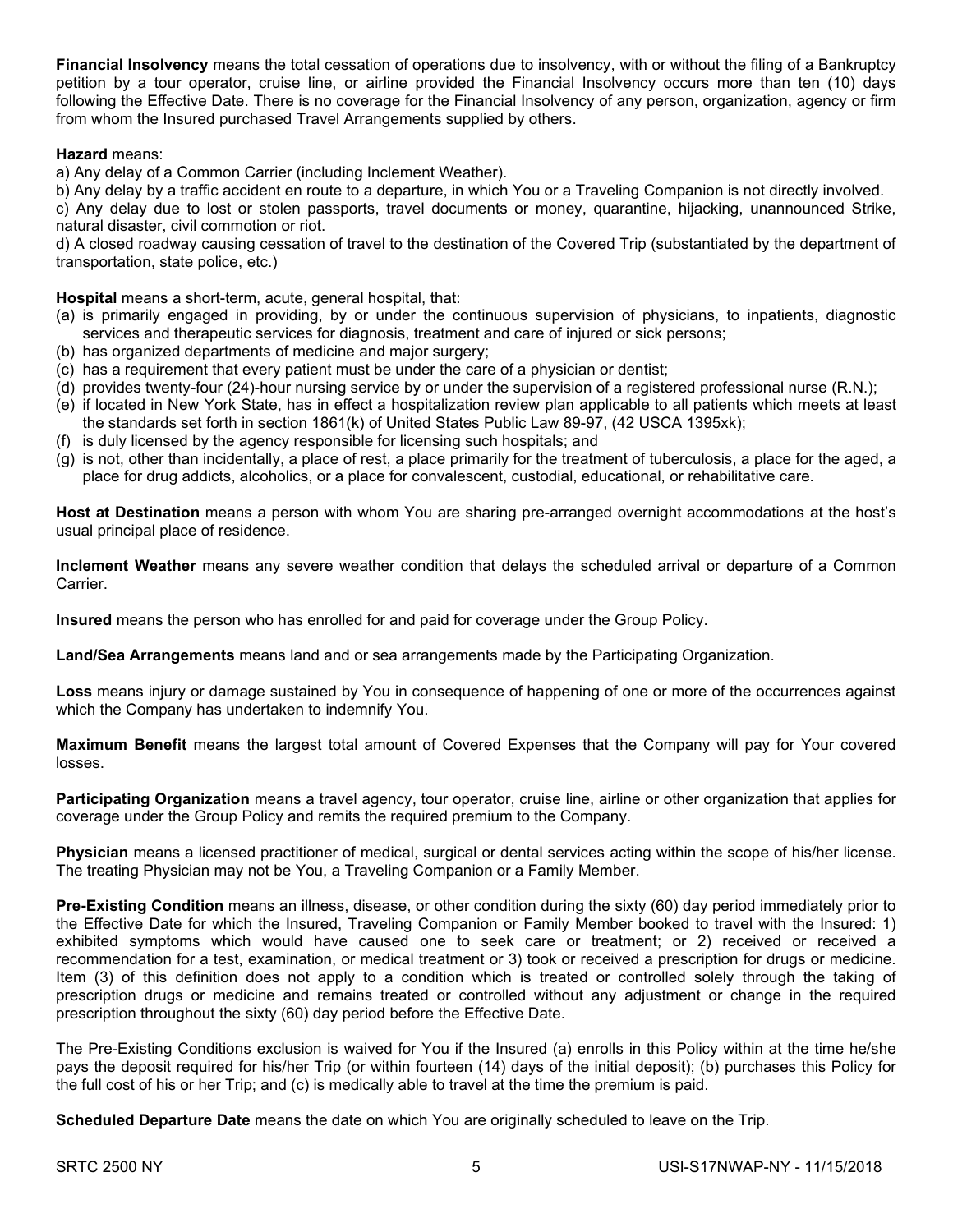**Scheduled Return Date** means the date on which You are originally scheduled to return to the point of origin or to a different final destination.

**Sickness** means an illness or disease of the body which: 1) requires a physical examination and medical treatment by a Physician and 2) commences while the Insured's coverage is in effect. An illness or disease of the body which begins prior to the Effective Date of coverage is not a Sickness as defined herein and is not covered by the policy unless it suddenly worsens or becomes acute after the Effective Date.

**Strike** means any unannounced labor disagreement that interferes with the normal departure and arrival of a Common Carrier.

**Terrorist Incident** means an incident deemed a terrorist act by the United States Government that causes property damage or loss of life.

**Traveling Companion** means a person or persons with whom the Insured has coordinated travel arrangements and intends to travel with during the Covered Trip. Note, a group or tour leader is not considered a Traveling Companion unless the Insured is sharing room accommodations with the group or tour leader.

**Travel Arrangements** means: (a) transportation; (b) accommodations; and (c) other specified services arranged by the Travel Supplier for the Trip. Air arrangements covered by this definition also include any direct round trip air flights booked by others, to and from the scheduled Trip departure and return cities, provided the dates of travel for the air flights are within seven (7) total days of the scheduled Trip dates.

**Travel Supplier** means tour operator, cruise line, hotel, etc. who has made the land and/or sea arrangements.

**Trip** means prepaid Land/Sea Arrangements and shall include flight connections to join or depart such Land/Sea Arrangements provided such flights are scheduled to commence within one day of the Land/Sea Arrangements.

You or Your refers to all persons listed on the Confirmation of Coverage under the program purchased by the Insured.

## **GENERAL PROVISIONS**

The following provisions apply to all coverages:

#### **WHEN AN INSURED'S COVERAGE BEGINS –** Provided:

(a) coverage has been elected; and

(b) the required premium has been paid.

All coverage (except Trip Cancellation) will begin on the Scheduled Departure Date when the Insured departs for the first Travel Arrangement (or alternate Travel Arrangement if he/she must use an alternate Travel Arrangement to reach his/her Trip destination) for his/her Trip.

Trip Cancellation coverage will begin on the Insured's Effective Date.

**WHEN YOUR COVERAGE ENDS –** Your coverage will end at 11:59 local time on the date that is the earliest of the following:

(a) the Scheduled Return Date as stated on the travel tickets;

(b) the date the Insured returns to his/her origination point if prior to the Scheduled Return Date;

(c) the date the Insured leaves or changes his/her Covered Trip (unless due to unforeseen and unavoidable circumstances covered by the Policy);

(d) If the Insured extends the return date, his/her coverage will terminate at 11:59 P.M., local time, at the location of the Insured on the Scheduled Return Date;

(e) The date the Insured cancels the Covered Trip;

(f) Any Trip that exceeds ninety (90) days.

**EXTENDED COVERAGE -** Coverage will be extended under the following conditions:

(a) When the Insured commences air travel from his/her origination point: within three (3) days before the commencement of the Land/Sea Arrangements, coverage shall apply from the time of departure from the origination point; or (ii) greater than three (3) days before the commencement of the Land/Sea Arrangements, the extension of coverage shall be provided only during his/her air travel.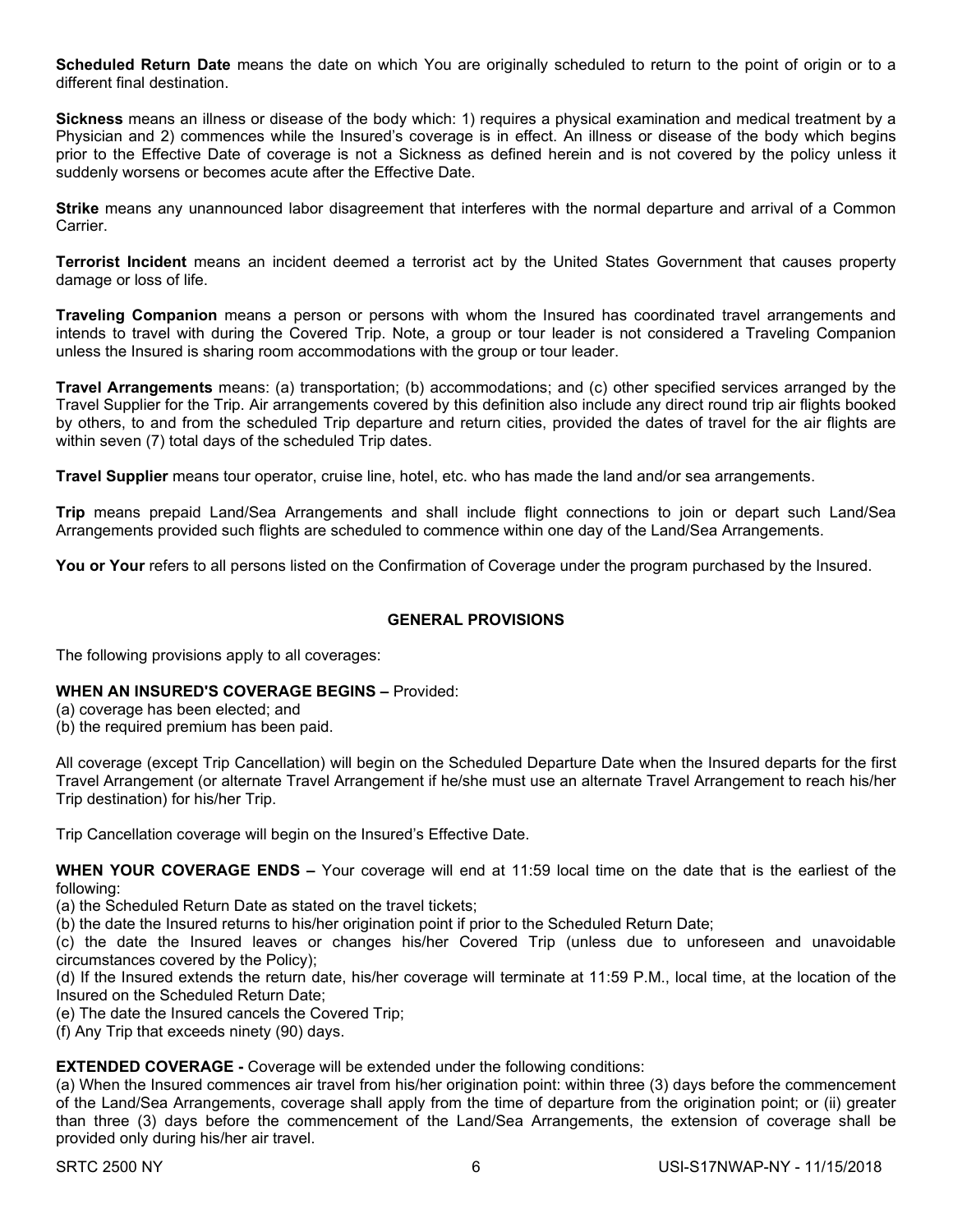(b) If the Insured returns to his/her origination point: within three (3) days after the completion of the Land/Sea Arrangements, coverage shall apply until the time of return to the origination point; or (ii) greater than three (3) days after the completion of the Land/Sea Arrangements, the extension of coverage shall be provided only during his/her air travel. (c) If the Insured is a passenger on a scheduled Common Carrier that is unavoidably delayed in reaching the final destination coverage will be extended for the period of time needed to arrive at the final destination.

In no event will coverage be extended for unscheduled extensions to Your Covered Trip for which premium has not been paid in advance.

**ARBITRATION -** Notwithstanding anything in the Group Policy to the contrary, any claim arising out of or relating to this contract, or its breach, may be settled by arbitration administered by the American Arbitration Association in accordance with its Commercial rules except to the extent provided otherwise in this clause. Judgment upon the award rendered in such arbitration may be entered in any court having jurisdiction thereof. All fees and expenses of the arbitration shall be borne by the parties equally. All parties must mutually agree to arbitration before arbitration may take place.

However, each party will bear the expense of its own counsel, experts, witnesses, and preparation and presentation of proofs. The arbitrators are precluded from awarding punitive, treble or exemplary damages, however so denominated. If more than one Insured is involved in the same dispute arising out of the same Group Policy and relating to the same loss or claim, all such Insureds will constitute and act as one party for the purposes of the arbitration. Nothing in this clause will be construed to impair the rights of the Insureds to assert several, rather than joint, claims or defenses.

**LEGAL ACTIONS -** No legal action for a claim can be brought against the Company until sixty (60) days after the Company receives proof of loss. No legal action for a claim can be brought against the Company more than three (3) years after the time required for giving proof of loss.

**CONTROLLING LAW -** Any part of the Group Policy that conflicts with the state law where the Group Policy is issued is changed to meet the minimum requirements of that law.

**SUBROGATION -** To the extent the Company pays for a loss suffered by You, the Company will take over the rights and remedies You had relating to the loss. This is known as subrogation. You must help the Company to preserve its rights against those responsible for the loss. This may involve signing any papers and taking any other steps the Company may reasonably require. If the Company takes over Your rights, You must sign an appropriate subrogation form supplied by the Company.

#### **The following provisions will apply to Trip Cancellation, Trip Interruption, Trip Delay, Missed Connection, Accidental Death & Dismemberment, Emergency Sickness Medical Expense, Emergency Accident Medical Expense, Emergency Evacuation and Repatriation of Remains:**

**PAYMENT OF CLAIMS -** The Company, or its designated representative, will pay a claim after receipt of acceptable proof of loss. Benefits for loss of life are payable to Insured's beneficiary. If a beneficiary is not otherwise designated by the Insured, benefits for loss of life will be paid to the first of the following surviving preference beneficiaries:

a) the Insured's spouse:

b) the Insured's child or children jointly:

c) an Insured's parents jointly if both are living or the surviving parent if only one survives:

- d) an Insured's brothers and sisters jointly: or
- e) the Insured's estate.

All other claims will be paid to the Insured. In the event the Insured is a minor, incompetent or otherwise unable to give a valid release for the claim, the Company may make arrangement to pay claims to the Insured's legal guardian, committee or other qualified representative.

All or a portion of all other benefits provided by the Group Policy may, at the option of the Company, be paid directly to the provider of the service(s). All benefits not paid to the provider will be paid to the Insured.

Any payment made in good faith will discharge the Company's liability to the extent of the claim.

The applicable benefit amount will be reduced by the amount of benefits, if any, previously paid by other Insurance Policies. In no event will the Company reimburse the Insured for an amount greater than the amount paid by the Insured.

**NOTICE OF CLAIM -** Written notice of claim must be given by the Claimant (either You or someone acting for You) to the Company or its designated representative within twenty (20) days after a covered loss first begins or as soon as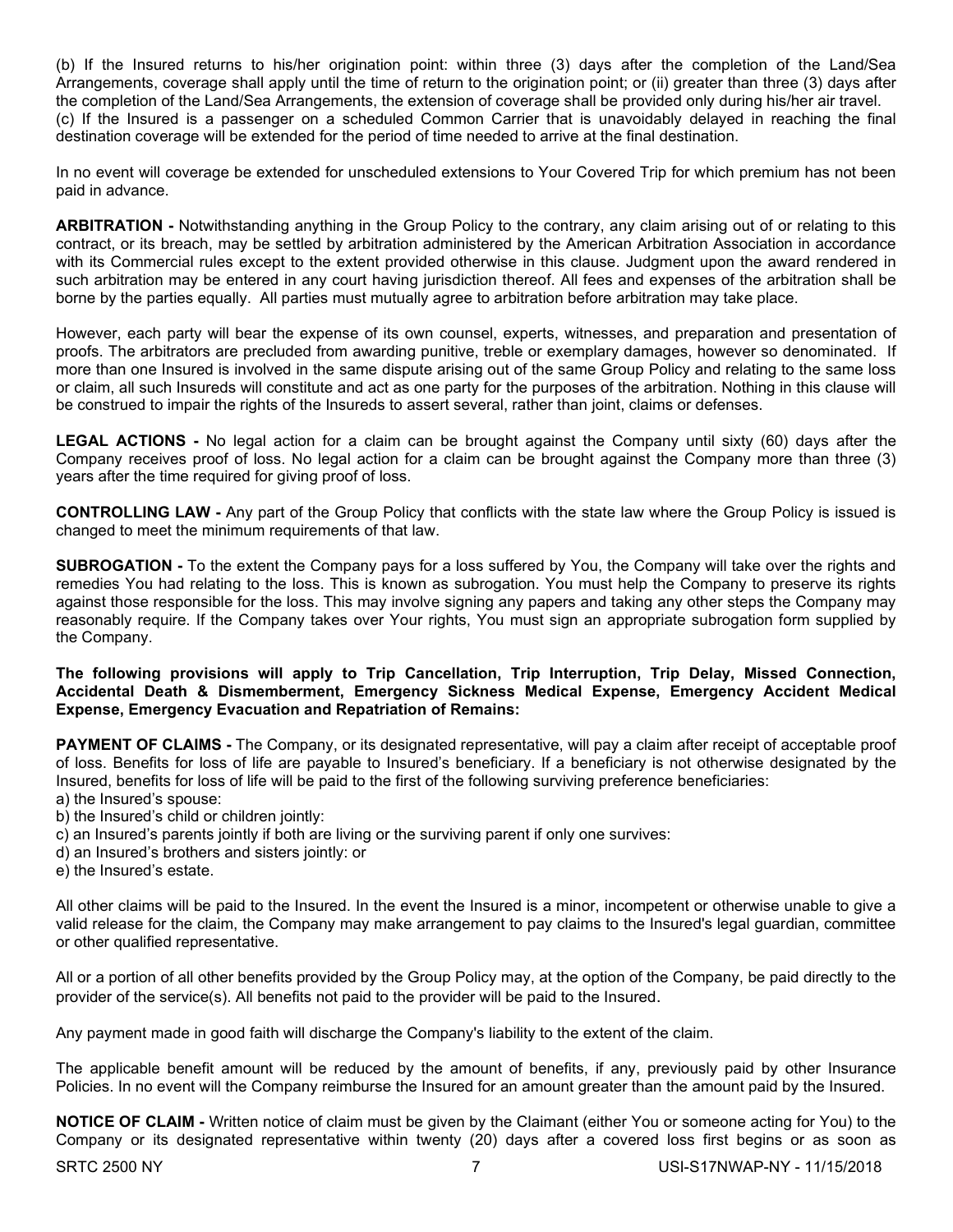reasonably possible. Notice should include Your name, the Participating Organization's name and the Group Policy number. Notice should be sent to the Company's administrative office, at the address shown on the cover page of the Group Policy, or to the Company's designated representative.

**CLAIM FORMS** – When written notice of claim is received, You will be sent forms for filing proof of loss. If these forms are not sent within 15 days, You may meet the proof of loss requirement by sending the Company a written statement of the nature and extent of the loss within the time limit stated in the "Proof of Loss" provision.

**PROOF OF LOSS -** The Claimant must send the Company, or its designated representative, proof of loss within ninety (90) days after a covered loss occurs or as soon as reasonably possible.

**PHYSICAL EXAMINATION AND AUTOPSY -** The Company, or its designated representative, at their own expense, have the right to have You examined as often as reasonable necessary while a claim is pending. The Company, or its designated representative, also has the right to have an autopsy made unless prohibited by law.

## **The following provisions apply to Baggage/Personal Effects and Baggage Delay coverages:**

**NOTICE OF LOSS -** If Your property covered under the Group Policy is lost, stolen or damaged, You must:

- (a) notify the Company, or its authorized representative as soon as possible;
- (b) take immediate steps to protect, save and/or recover the covered property:
- (c) give immediate notice to the carrier or bailee who is or may be liable for the loss or damage;
- (d) notify the police or other authority in the case of robbery or theft within twenty-four (24) hours.

**PROOF OF LOSS -** You must furnish the Company, or its designated representative, with proof of loss. This must be a detailed sworn statement. It must be filed with the Company or its designated representative within ninety (90) days from the date of loss. Failure to comply with these conditions shall invalidate any claims under the Group Policy.

**SETTLEMENT OF LOSS -** Claims for damage and/or destruction shall be paid after acceptable proof of the damage and/or destruction is presented to the Company and the Company has determined the claim is covered. Claims for lost property will be paid after the lapse of a reasonable time if the property has not been recovered. You must present acceptable proof of loss and the value involved to the Company.

**VALUATION -** The Company will not pay more than the Actual Cash Value of the property at the time of loss. Damage will be estimated according to Actual Cash Value with proper deduction for depreciation as determined by the Company. At no time will payment exceed what it would cost to repair or replace the property with material of like kind and quality.

**DISAGREEMENT OVER SIZE OF LOSS:** If there is a disagreement about the amount of the loss either You or the Company can make a written demand for an appraisal. After the demand, You and the Company will each select Your own competent appraiser. After examining the facts, each of the two appraisers will give an opinion on the amount of the loss. If they do not agree, they will select an arbitrator. Any figure agreed to by two (2) of the three (3) (the appraisers and the arbitrator) will be binding. The appraiser selected by You is paid by You. The Company will pay the appraiser they choose. You will share equally with the Company the cost for the arbitrator and the appraisal process.

#### **TRIP CANCELLATION**

The Company will pay a benefit, up to the maximum shown on the Confirmation of Coverage, if You are prevented from taking Your Covered Trip due to:

(a) Sickness, Accidental Injury or death of You, a Traveling Companion or Family Member; which results in medically imposed restrictions as certified by a Physician at the time of loss preventing your participation in the Trip. A Physician must advise cancellation of the Trip on or before the Scheduled Departure Date;

(b) You or a Traveling Companion being hijacked, quarantined, required to serve on a jury, subpoenaed, the victim of felonious assault within ten (10) days of departure; or having his/her principal place of residence made uninhabitable by fire, flood or other natural disaster; or burglary of his/her principal place of residence within ten (10) days of departure;

(c) You or a Traveling Companion being directly involved in a traffic accident substantiated by a police report, while en route to departure;

(d) The death or Hospitalization of Your Host at Destination;

(e) A Terrorist Incident that occurs in a city listed on Your Trip itinerary and within thirty (30) days prior to your Scheduled Departure Date. Benefits are not provided if the Travel Supplier offers a substitute itinerary. This does not include flight connections or other transportation arrangements to reach Your destination. Your Scheduled Departure Date must be no more than fifteen (15) months beyond Your Effective Date; A Terrorist Incident that occurs onboard an in-flight aircraft is not covered;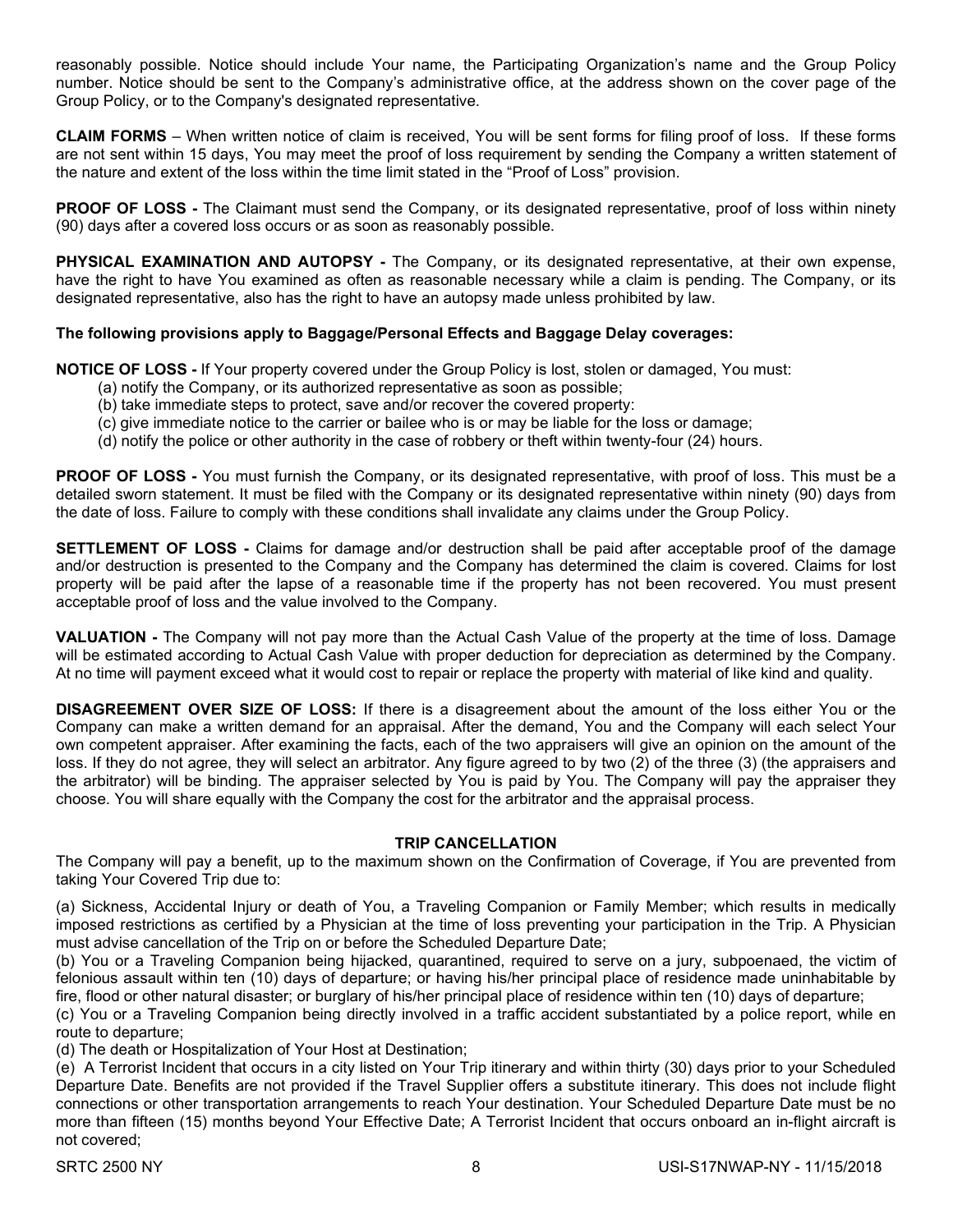(f) The Insured's Traveling Companion or Family Member, who are military personnel, and are called to emergency duty for a natural disaster other than war;

(g) Strike that causes complete cessation of services for at least forty-eight (48) consecutive hours;

(h) Weather that causes complete cessation of services of the Common Carrier for at least forty-eight (48) consecutive hours;

(i) Bankruptcy and/or Default of Your Travel Supplier which occurs more than ten (10) days following Your Effective Date. Coverage is not provided for the Bankruptcy or Default of the agency from whom the Insured purchased the Land/Sea Arrangements. The Insured's Scheduled Departure Date must be no more than fifteen (15) months beyond the Insured's Effective Date. Benefits will be paid due to Bankruptcy or Default of an airline only if no alternate transportation is available. If alternate transportation is available, benefits will be limited to the change fee charged to allow You to transfer to another airline in order to get to Your intended destination. This benefit only applies if the policy has been purchased within fifteen (15) days of Your initial payment for the Covered Trip and the full cost of the Covered Trip;

(j) An Insured is terminated or laid off from employment subject to five (5) years of continuous employment at the place of employment where terminated.

## **The Company will reimburse the Insured for the following:**

a) non-refundable cancellation charges imposed by the Participating Organization and/or Travel Suppliers;

b) airfare cancellation charges for flights commencing within one day of the Land/Sea Arrangements;

c) if the Travel Supplier cancels the Your Covered Trip, the You are covered up to \$200.00 for the reissue fee charged by the airline for the tickets. The Insured must have covered the entire cost of the Covered Trip including the airfare;

In no event shall the amount reimbursed exceed the amount the Insured prepaid for the Covered Trip.

SPECIAL CONDITIONS: You must advise the Participating Organization and the Company as soon as possible in the event of a claim. The Company will not pay benefits for any additional charges incurred that would not have been charged had the Insured notified the Participating Organization as soon as reasonable possible.

#### **SINGLE OCCUPANCY COVERAGE**

The Company will reimburse You, up to the maximum shown on the Confirmation of Coverage, for the additional cost incurred during the Covered Trip as a result of a change in the per person occupancy rate for prepaid Travel Arrangements if a person booked to share accommodations with You has his/her Trip delayed, canceled, or interrupted for a covered reason and You do not cancel.

#### **TRIP INTERRUPTION**

The Company will pay a benefit, up to the maximum shown on the Confirmation of Coverage, if You are unable to continue on Your Covered Trip due to:

(a) Sickness, Accidental Injury or death of You, a Traveling Companion or Family Member; which results in medically imposed restrictions as certified by a Physician at the time of loss preventing Your continued participation in the Trip;

(b) You or a Traveling Companion being hijacked, quarantined, required to serve on a jury, subpoenaed, the victim of felonious assault within ten (10) days of departure; or having his/her principal place of residence made uninhabitable by fire, flood or other natural disaster; or burglary of his/her principal place of residence within ten (10) days of departure;

(c) You or a Traveling Companion being directly involved in a traffic accident substantiated by a police report, while en route to departure;

(d) The death or Hospitalization of Your Host at Destination;

(e) A Terrorist Incident that occurs in a city listed on Your Trip itinerary during Your scheduled Trip. Benefits are not provided if the Travel Supplier offers a substitute itinerary. Your Scheduled Departure Date must be no more than fifteen (15) months beyond Your Effective Date; A Terrorist Incident that occurs onboard an in-flight aircraft is not covered. This benefit only applies if the Certificate has been purchased within thirty (30) days of Your initial payment for the Trip and for the full cost of the Trip;

(f) the Insured's Traveling Companion or Family Member, who are military personnel, and are called to emergency duty for a natural disaster other than war;

(g) Strike that causes complete cessation of services for at least forty-eight (48) consecutive hours;

(h) Weather that causes complete cessation of services of the Common Carrier for at least forty-eight (48) consecutive hours;

(i) Bankruptcy and/or Default of the Travel Supplier which occurs more than ten (10) days following Your Effective Date. Coverage is not provided for the Bankruptcy or Default of the agency from whom the Insured purchased their Land/Sea Arrangements. The Insured's Scheduled Departure Date must be no more than fifteen months beyond the Your Effective Date. Benefits will be paid due to Bankruptcy or Default of an airline only if no alternate transportation is available. If alternate transportation is available, benefits will be limited to the change fee charged to allow the Insured to transfer to another airline in order to get to Your intended destination. This benefit only applies if the policy has been purchased within fifteen (15) days of Your initial payment for the Covered Trip and the full cost of the Covered Trip;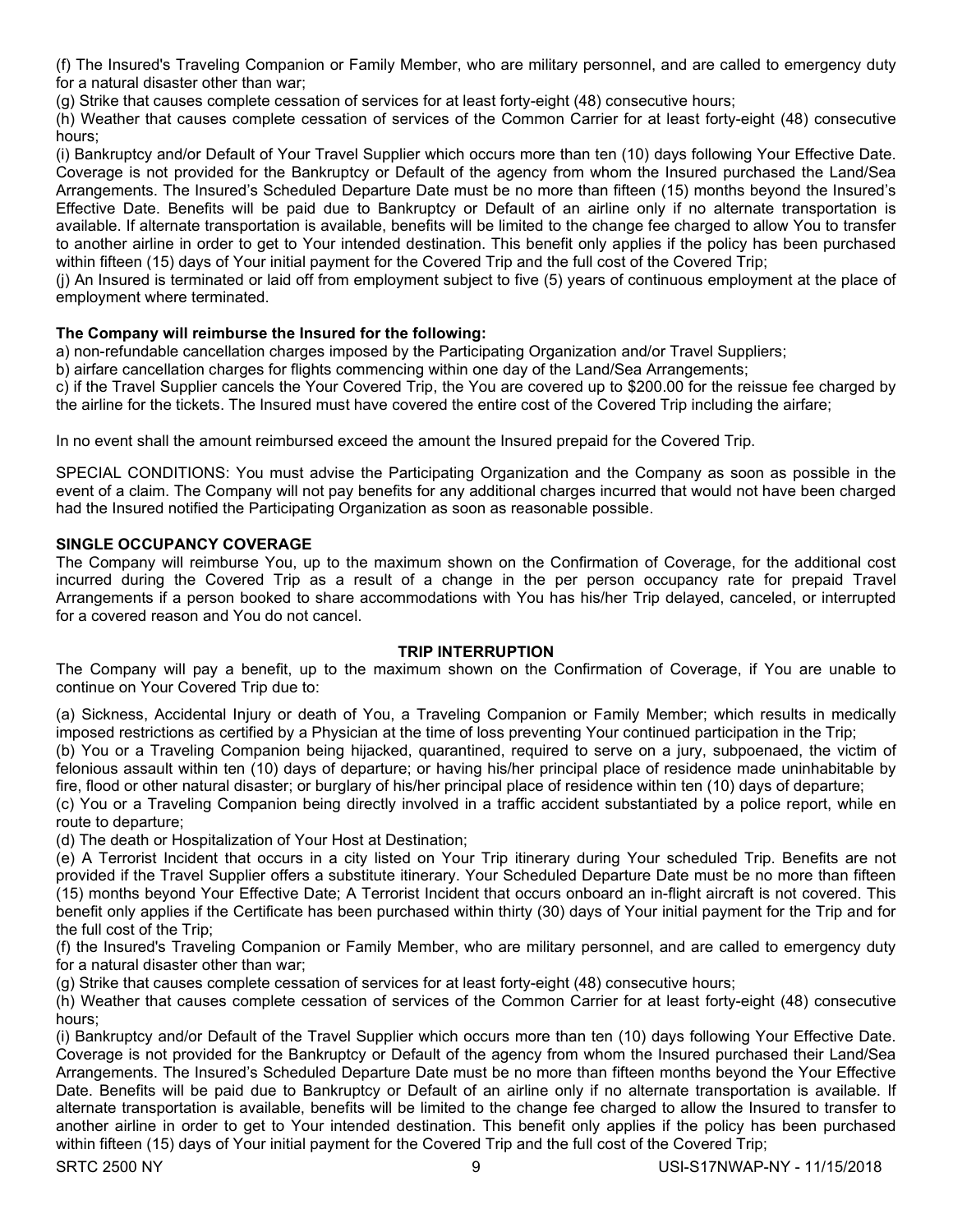(j) An Insured is terminated or laid off from employment subject to five (5) years of continuous employment at the place of employment where terminated.

### **The Company will pay for the following:**

a) unused, non-refundable land or sea expenses prepaid to the Participating Organization and/or Travel Suppliers;

b) the airfare paid less the value of applied credit from an unused return travel ticket, to return home or rejoin the original Land/Sea Arrangements limited to the cost of one-way economy airfare (or similar quality as originally issued ticket) by scheduled carrier, from the point of destination to the point of origin shown on the original travel tickets.

The Company will pay for reasonable additional accommodation and transportation expenses incurred by Insured (up to \$100 a day) if a Traveling Companion must remain Hospitalized or if You must extend the Trip with additional hotel nights due to a Physician certifying that You cannot fly home due to an Accident or a Sickness but does not require Hospitalization.

In no event shall the amount reimbursed exceed the amount the Insured prepaid for the Covered Trip.

#### **TRIP DELAY**

The Company will reimburse You for Covered Expenses on a one-time basis, up to the maximum shown in the Confirmation of Coverage, if You are delayed en route to or from the Covered Trip for twelve (12) or more hours due to a defined Hazard:

#### **Covered Expenses include:**

(a) Any prepaid, unused, non-refundable land and water accommodations;

(b) Any reasonable additional expenses incurred;

(c) An Economy Fare from the point where the You ended Your Covered Trip to a destination where You can catch up to the Covered Trip; or

(d) A one-way Economy Fare to return You to Your originally scheduled return destination.

#### **MISSED CONNECTION**

This benefit covers missed cruise or tour departures that result from cancellation or delay (for three (3) or more hours) of all regularly scheduled airline flights due to Inclement Weather or any Common Carrier caused delay. Maximum benefits of up to the amount shown in the Confirmation of Coverage are provided to cover additional transportation expenses needed for You to join the departed cruise or tour, reasonable accommodation and meal expenses (up to the amount shown in the Confirmation of Coverage) and nonrefundable trip payments for the unused portion of Your cruise or tour. Coverage is secondary to any compensation provided by a Common Carrier. Coverage will not be provided to individuals who are able to meet their scheduled departure but cancel their cruise or tour due to Inclement Weather.

#### **ACCIDENTAL DEATH AND DISMEMBERMENT**

The Company will pay the percentage of the Principal Sum shown in the Table of Losses when You, as a result of an Accidental Injury occurring during the Covered Trip, sustain a loss shown in the Table below. The loss must occur within three hundred sixty-five (365) days after the date of the Accident causing the loss. The Principal Sum is shown on the Confirmation of Coverage. The maximum benefits for any one single Accident is limited to \$15,000,000 for all persons insured under the Group Policy. If more than one loss is sustained, as the result of an Accident, the amount payable shall be the largest amount of a sustained loss shown in the Table of Losses.

| <b>TABLE OF LOSSES</b>                   |                              |
|------------------------------------------|------------------------------|
| Loss of:                                 | Percentage of Principal Sum: |
| Life                                     | 100%                         |
| Both hands or both feet                  | 100%                         |
| Sight of both eyes                       | 100%                         |
| One hand and one foot                    | 100%                         |
| Either hand or foot and sight of one eye | 100%                         |
| Either hand or foot                      | 50%                          |
| Sight of one eye                         | 50%                          |
| Speech and hearing in both ears          | 100%                         |
| Speech                                   | 50%                          |
| Hearing in both ears                     | 50%                          |
| Thumb and index finger of same hand      | 25%                          |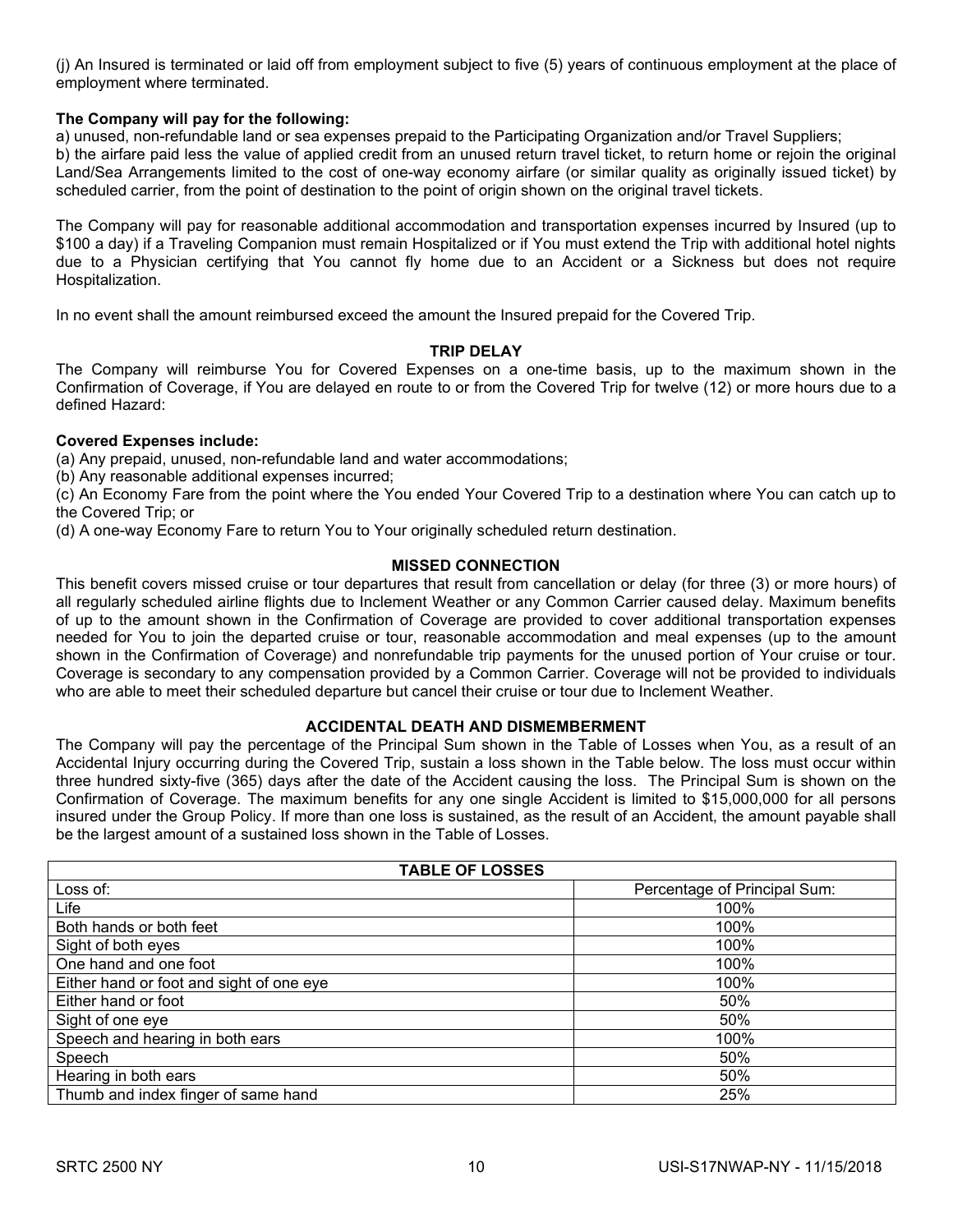"Loss" with regard to:

- 1. hand or foot, means actual complete severance through and above the wrist or ankle joints;
- 2. eye means an entire and irrecoverable loss of sight;
- 3. speech or hearing means entire and irrecoverable loss of speech or hearing of both ears; and
- 4. thumb and index finger means actual severance through or above the joint that meets the finger at the palm.

#### EXPOSURE

The Company will pay benefits for covered losses that result from Your being unavoidably exposed to the elements due to an Accident. The loss must occur within three hundred sixty-five (365) days after the event that caused the exposure.

#### DISAPPEARANCE

The Company will pay benefits for loss of life if Your body cannot be located one year after Your disappearance due to an Accident.

### **EMERGENCY SICKNESS MEDICAL EXPENSE**

The Company will pay benefits up to the maximum shown on the Confirmation of Coverage, if You incur Covered Medical Expenses as a result of Emergency Treatment of a Sickness that first manifests itself during the Covered Trip.

Emergency Treatment means necessary medical treatment, including services and supplies, which must be performed during the Covered Trip due to the serious and acute nature of the Sickness.

Covered Medical Expenses are necessary services and supplies that are recommended by the attending Physician. They include but are not limited to:

- (a) the services of a Physician;
- (b) charges for Hospital confinement and use of operating rooms;
- (c) charge for anesthetics (including administration); x-ray examinations or treatments, and laboratory tests;
- (d) ambulance service; and
- (e) drugs, medicines, prosthetics and therapeutic services and supplies.

The Company will not pay benefits in excess of the reasonable and customary charges. Reasonable and customary charges means charges commonly used by Physicians in the locality in which care is furnished. The Company will not cover any expenses provided by another party at no cost to You or already included within the cost of the Trip.

If You are Hospitalized due to a Sickness which first occurred during the course of the scheduled Trip beyond the date of the Scheduled Return Date, coverage will be extended until You are released from the Hospital or until maximum benefits under the Group Policy have been paid.

Under New York Law, certain mandated benefits are required to be provided under a hospital/medical expense policy. We will pay benefits as applicable to this policy for such mandates as they apply to the benefits provided under the Policy.

## **EMERGENCY ACCIDENT MEDICAL EXPENSE**

The Company will pay benefits up to the maximum shown on the Confirmation of Coverage, if You incur Covered Medical Expenses for Emergency Treatment of an Accidental Injury that occurs during the Covered Trip.

Emergency Treatment means necessary medical treatment, including services and supplies, which must be performed during the Covered Trip due to the serious and acute nature of the Accidental Injury.

Covered Medical Expenses are necessary services and supplies that are recommended by the attending Physician. They include, but are not limited to:

- (a) the services of a Physician;
- (b) charges for Hospital confinement and use of operating rooms;
- (c) charges for anesthetics (including administration); x-ray examinations or treatments, and laboratory tests;
- (d) ambulance service; and
- (e) drugs, medicines, prosthetic and therapeutic services and supplies.

The Company will not pay benefits in excess of the reasonable and customary charges. Reasonable and customary charges means charges commonly used by Physicians in the locality in which care is furnished. The Company will not cover any expenses provided by another party at no cost to You or already included within the cost of the Trip.

The Company will pay benefits up to \$750.00, for emergency dental treatment for Accidental Injury to sound natural teeth.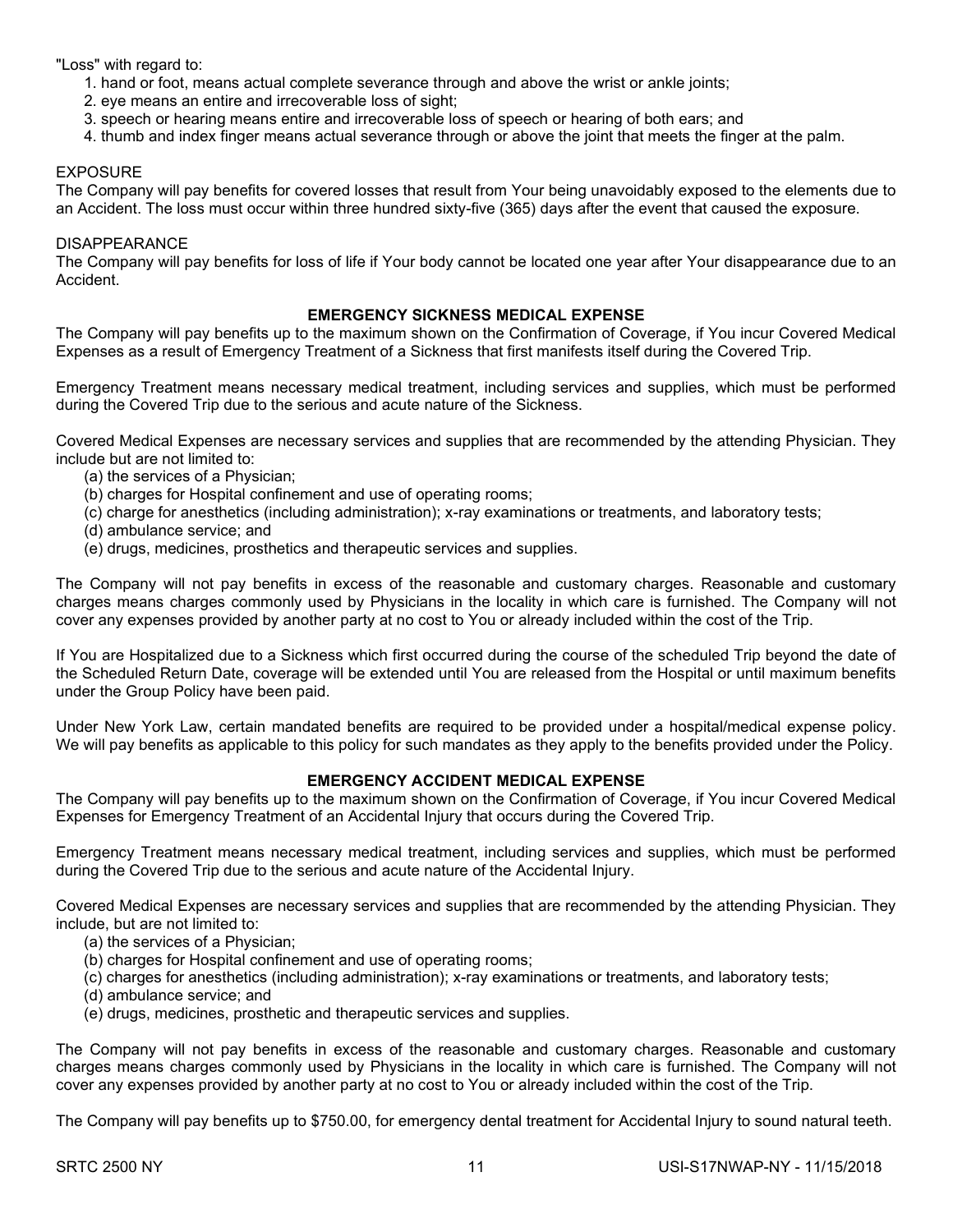If You are hospitalized due to an Accidental Injury which first occurred during the course of the scheduled Trip beyond the date of the Scheduled Return Date, coverage will be extended until You are released from the Hospital or until maximum benefits under the Group Policy have been paid.

Under New York Law, certain mandated benefits are required to be provided under a hospital/medical expense policy. We will pay benefits as applicable to this policy for such mandates as they apply to the benefits provided under the Policy.

#### **EMERGENCY EVACUATION**

The Company will pay benefits for Covered Expenses incurred, up to the maximum shown on the Confirmation of Coverage, if an Accidental Injury or Sickness commencing during the course of the Covered Trip results in the necessary Emergency Evacuation of You. An Emergency Evacuation must be ordered by a Physician who certifies that the severity of Your Accidental Injury or Sickness warrants Your Emergency Evacuation.

Emergency Evacuation means:

(a) Your medical condition warrants immediate transportation from the place where You are injured or sick to the nearest Hospital where appropriate medical treatment can be obtained;

(b) after being treated at a local Hospital, Your medical condition warrants transportation to the United States where the Insured resides, to obtain further medical treatment or to recover; or

(c) both (a) and (b), above.

Covered Expenses are reasonable and customary expenses for necessary transportation, related medical services and medical supplies incurred in connection with the Emergency Evacuation of the Insured. All transportation arrangements made for evacuating You must be by the most direct and economical route possible. Expenses for transportation must be:

- (a) recommended by the attending Physician;
- (b) required by the standard regulations of the conveyance transporting You; and
- (c) authorized in advance by the Company or its authorized representative.

Transportation of Dependent Children: If the Insured is in the Hospital for more than two (2) days following a covered Emergency Evacuation, the Company will return the Insured's Dependent Children, who are under nineteen (19) years of age and accompanying him/her on the scheduled Trip to their home, with an attendant if necessary.

Transportation to Join the Insured: If the Insured is traveling alone and is in a Hospital alone for more than seven (7) consecutive days or if the attending Physician certifies that due to the Insured's Injury or Sickness, the Insured will be required to stay in the Hospital for more than seven (7) consecutive days, upon request the Company will bring a person, chosen by the Insured, for a single visit to and from the Insured's bedside.

Transportation services are provided if authorized in advance by the assistance provider, and are limited to necessary Economy Fares less the value of applied credit from unused travel tickets, if applicable.

Transportation means any Common Carrier, or other land, water or air conveyance, required for an Emergency Evacuation and includes air ambulances, land ambulances and private motor vehicles.

The Company will not cover any expenses provided by another party at no cost to the Insured or already included within the cost of the Covered Trip.

#### **REPATRIATION OF REMAINS**

The Company will pay the reasonable Covered Expenses incurred to return Your body to the Insured's primary residence if You die during the Covered Trip. This will not exceed the maximum shown on the Confirmation of Coverage.

Covered Expenses include, but are not limited to, expenses for embalming, cremation, casket for transport and transportation.

#### **BAGGAGE/PERSONAL EFFECTS**

The Company will reimburse You up to the maximum shown on the Confirmation of Coverage, for loss, theft or damage to baggage and personal effects, provided the Insured has taken all reasonable measures to protect, save and/or recover his/her property at all times. The baggage and personal effects must be owned by and accompany You during the Covered Trip.

This coverage is secondary to any coverage provided by a Common Carrier.

There will be a per article limit shown on the Confirmation of Coverage.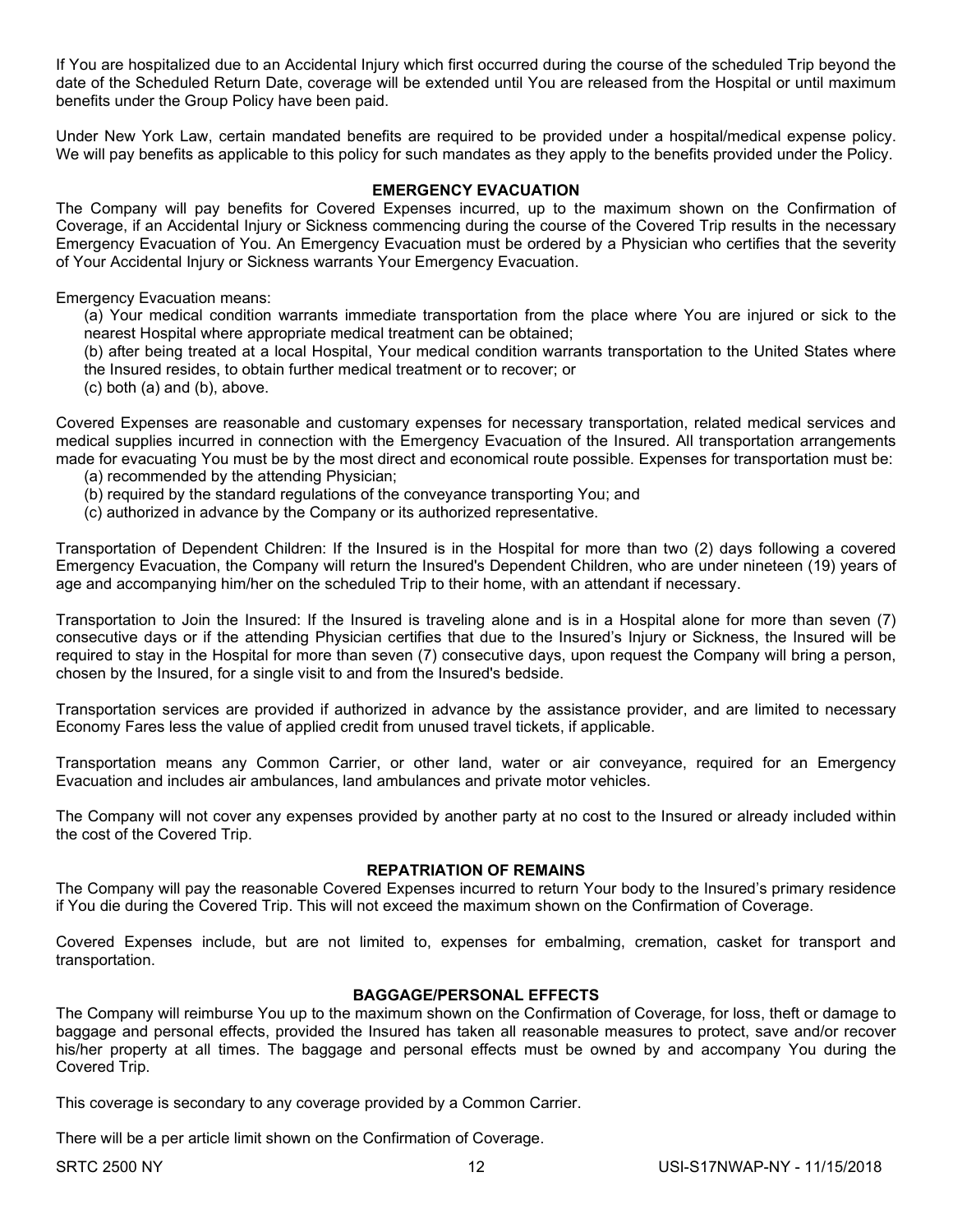There will be a combined maximum limit shown on the Confirmation of Coverage for the following:

jewelry; watches; articles consisting in whole or in part of silver, gold or platinum; furs; articles trimmed with or made mostly of fur; cameras and their accessories and related equipment.

The Company will pay the lesser of the following:

(a) Actual Cash Value at time of loss, theft or damage to baggage and personal effects, less depreciation as determined by the Company; or

(b) the cost of repair or replacement.

#### EXTENSION OF COVERAGE

If You checked Your property with a Common Carrier and delivery is delayed, coverage for Baggage/Personal Effects will be extended until the Common Carrier delivers the property.

#### **BAGGAGE DELAY (Outward Journey Only)**

The Company will reimburse You for the expense of necessary personal effects, up to the maximum shown on the Confirmation of Coverage, if Your Checked Baggage is delayed or misdirected by a Common Carrier for more than twelve (12) hours, while on a Covered Trip.

You must be a ticketed passenger on a Common Carrier.

Additionally, all claims must be verified by the Common Carrier who must certify the delay or misdirection and receipts for the purchases must accompany any claim.

## **LIMITATIONS AND EXCLUSIONS**

#### **The following exclusions apply to Trip Cancellation, Trip Interruption, Trip Delay, Missed Connection, Emergency Evacuation, and Repatriation of Remains:**

Loss caused by or resulting from:

- 1. Pre-Existing Conditions, as defined in the Definitions section (except Emergency Evacuation and Repatriation of Remains);
- 2. suicide, attempted suicide or any intentionally self-inflicted injury while sane or insane (unless results in the death of a non-traveling immediate Family Member);
- 3. intentionally self-inflicted injuries;
- 4. war, invasion, hostilities between nations (whether declared or not), civil war;
- 5. participation in any military maneuver or training exercise or any loss starting while the Insured is in the service of the armed forces of any country. Orders to active military service for training purposes of two months or less will not constitute service in the armed forces;
- 6. piloting or learning to pilot or acting as a member of the crew of any aircraft;
- 7. mental or emotional disorders, unless Hospitalized;
- 8. participation as a professional in athletics;
- 9. being under the influence of drugs or intoxicants, unless prescribed by a Physician, unless results in the death of a non-traveling immediate Family Member;
- 10. commission or the attempt to commit a felony;
- 11. participating in bodily contact sports; skydiving; hang-gliding; parachuting; mountaineering; any race; bungee cord jumping; and speed contest (speed contest shall not include any of the regatta races;) scuba diving; spelunking or caving; heliskiing; extreme skiing;
- 12. dental treatment except as a result of an injury to sound natural teeth within twelve (12) months of the Accidental Injury;
- 13. any non-emergency treatment or surgery, routine physical examinations, hearing aids, eye glasses or contact lenses;
- 14. pregnancy and childbirth (except for complications of pregnancy); except if Hospitalized;
- 15. curtailment or delayed return for other than covered reasons;
- 16. traveling for the purpose of securing medical treatment;
- 17. services not shown as covered;
- 18. Confinement or treatment in a government Hospital; however, the United States government may recover or collect benefits under certain conditions;
- 19. Care or treatment that is not medically necessary;
- 20. Care or treatment for which compensation is payable under Worker's Compensation Law, any Occupational Disease law; the 4800 Time Benefit plan or similar legislation;
- 21. Injury or Sickness when traveling against the advice of a Physician;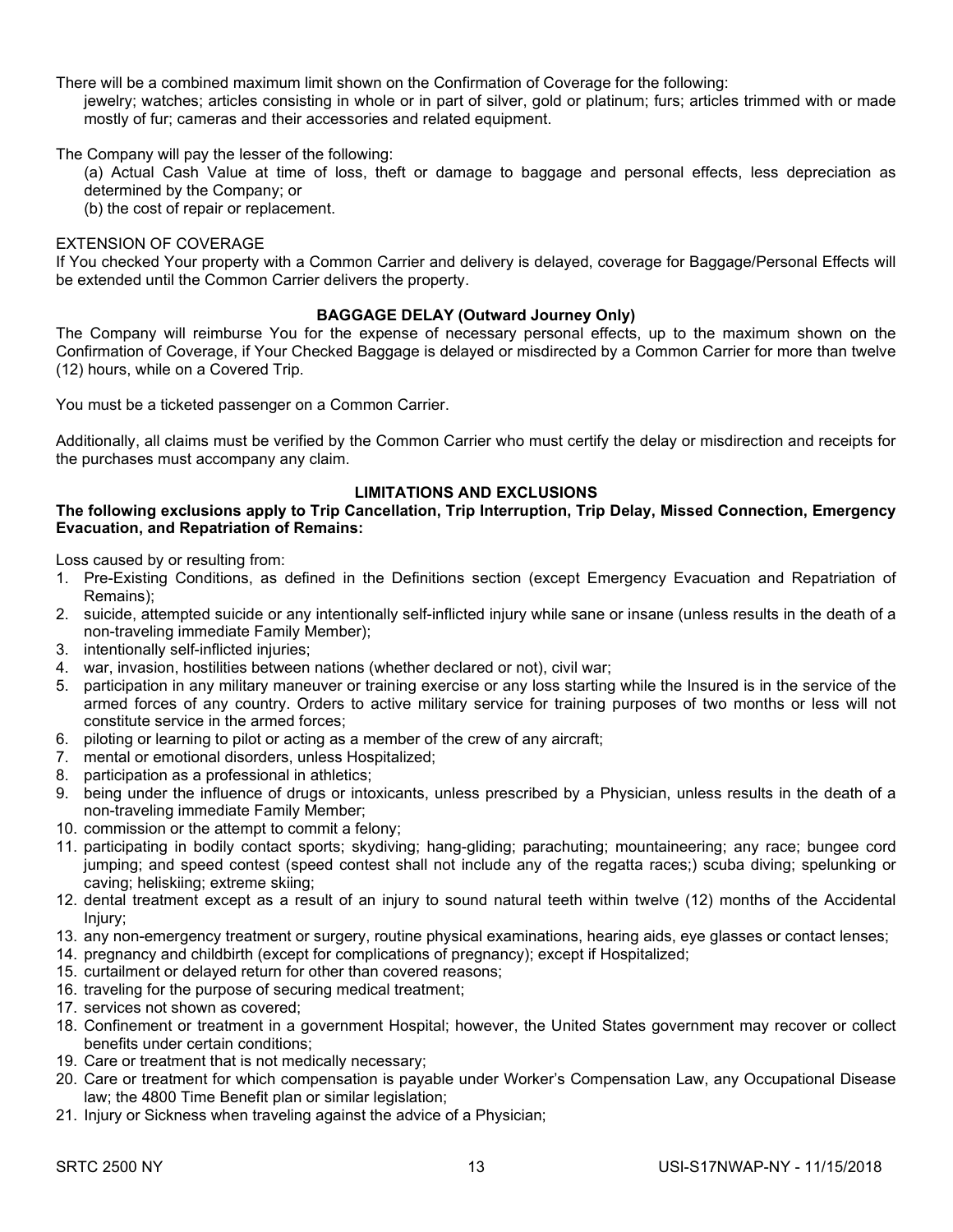22. Cosmetic surgery except for: reconstructive surgery incidental to or following surgery for trauma, or infection or other covered disease of the part of the body reconstructed, or to treat a congenital malformation of a child.

## **The following exclusions apply to Baggage/Personal Effects and Baggage Delay:**

The Company will not provide benefits for any loss or damage to:

- 1. animals;
- 2. automobiles and automobile equipment;
- 3. boats or other vehicles or conveyances;
- 4. trailers;
- 5. motors;
- 6. motorcycles;
- 7. aircraft;
- 8. bicycles (except when checked as baggage with a Common Carrier);
- 9. household effects and furnishing;
- 10. antiques and collector's items;
- 11. eye glasses, sunglasses or contact lenses;
- 12. artificial teeth and dental bridges;
- 13. hearing aids;
- 14. prosthetic limbs;
- 15. prescribed medications;
- 16. keys, money, stamps, securities and documents;
- 17. tickets;
- 18. credit cards;
- 19. professional or occupational equipment or property, whether or not electronic business equipment;
- 20. personal computers, telephones, computer hardware or software;
- 21. sporting equipment if loss or damage results from the use thereof.

## **Any loss caused by or resulting from the following is excluded:**

- 1. breakage of brittle or fragile articles;
- 2. wear and tear or gradual deterioration;
- 3. insects or vermin;
- 4. inherent vice or damage while the article is actually being worked upon or processed;
- 5. confiscation or expropriation by order of any government;
- 6. war or any act of war whether declared or not;
- 7. theft or pilferage while left unattended in any vehicle;
- 8. mysterious disappearance;
- 9. property illegally acquired, kept, stored or transported;
- 10. insurrection or rebellion;
- 11. imprudent action or omission;
- 12. property shipped as freight or shipped prior to the Scheduled Departure Date.

#### **The following exclusions apply to Accidental Death & Dismemberment, Emergency Sickness Medical Expense and Emergency Accident Medical Expense:**

Loss caused by or resulting from:

- 1. Pre-Existing Conditions, as defined in the Definitions section;
- 2. suicide, attempted suicide or any intentionally self-inflicted injury while sane or insane (unless results in the death of a non-traveling immediate Family Member);
- 3. intentionally self-inflicted injuries;
- 4. war or act of war (whether declared or undeclared), riot or insurrection;
- 5. participation in any military maneuver or training exercise or any loss starting while You are in the service of the armed forces of any country. Orders to active military service for training purposes of two months or less will not constitute service in the armed forces;
- 6. piloting or learning to pilot or acting as a member of the crew of any aircraft;
- 7. mental or emotional disorders, unless Hospitalized and except to the extent coverage is mandated under New York law;
- 8. participation as a professional in athletics;
- 9. being under the influence of drugs or intoxicants, unless prescribed by a Physician, unless results in the death of a non-traveling immediate Family Member;
- 10. commission or the attempt to commit a felony or involvement with an illegal occupation;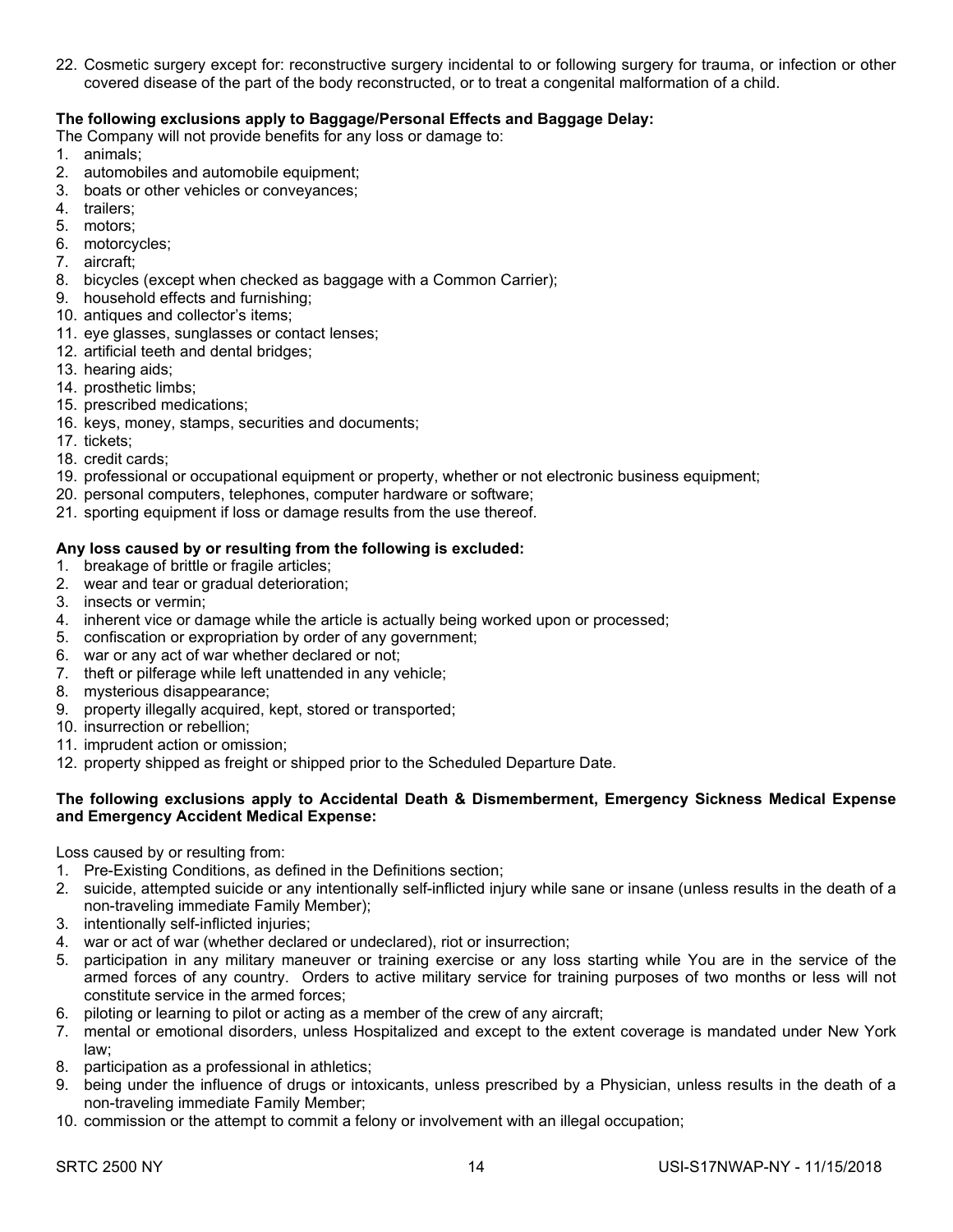- 11. dental treatment except as a result of an injury to sound natural teeth within twelve (12) months of the Accidental Injury;
- 12. any non-emergency treatment or surgery, routine physical examinations, hearing aids, eye glasses or contact lenses;
- 13. pregnancy and childbirth (except for complications of pregnancy); except if Hospitalized;
- 14. traveling for the purpose of securing medical treatment;
- 15. services not shown as covered;
- 16. Confinement or treatment in a government Hospital; however, the United States government may recover or collect benefits under certain conditions;
- 17. Care or treatment that is not medically necessary;
- 18. Care or treatment for which compensation is payable under Worker's Compensation Law, any Occupational Disease law; the 4800 Time Benefit plan or similar legislation;
- 19. Injury or Sickness when traveling against the advice of a Physician;
- 20. Cosmetic surgery except for: reconstructive surgery incidental to or following surgery for trauma, or infection or other covered disease of the part of the body reconstructed, or to treat a congenital malformation of a child.